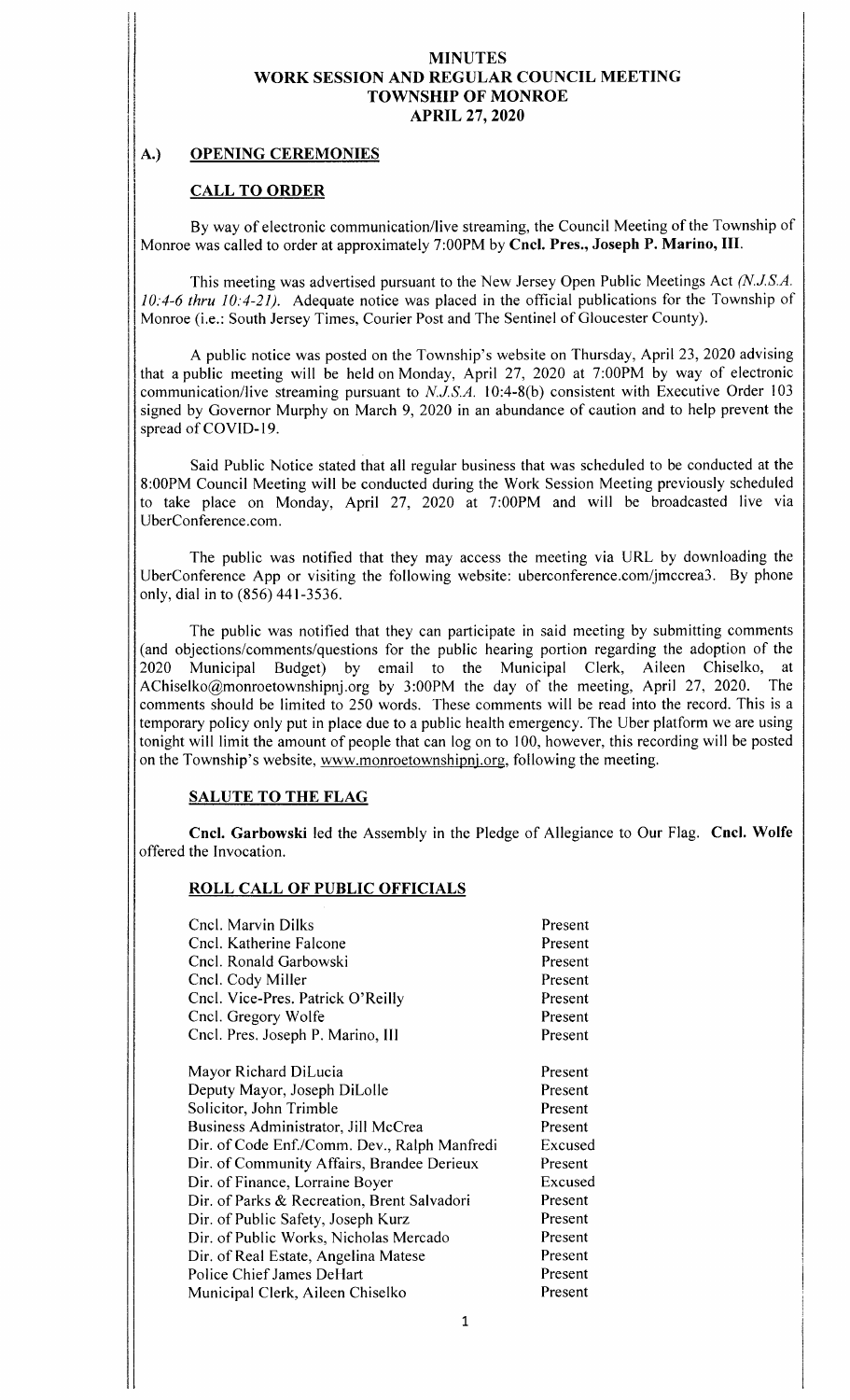### PUBLIC HEARING 2020 MUNICIPAL BUDGET 7: 00 PM

Cncl. Miller made <sup>a</sup> motion to open the Public Hearing for the <sup>2020</sup> Municipal Budget. The motion was seconded by Cncl. Dilks and unanimously approved by all members of Council.

Cncl. Pres. Marino stated, the Public Notice posted on Thursday, April 23, 2020, advised all members of the public to submit comments by email to the Clerk, Aileen Chiselko, at AChiselko@monroetownshipnj. org by 3: 00PM the day of the meeting, Monday, April 27, 2020. No comments were submitted regarding the <sup>2020</sup> Municipal Budget. Cncl. Miller made <sup>a</sup> motion to close the Public Hearing. The motion was seconded by Cncl. Dilks and unanimously approved by all members of Council.

### APPROVAL OF MINUTES

Cncl. Miller made <sup>a</sup> motion to approve the minutes as submitted of the Work Session and Regular Council Meeting of April 14, 2020. The motion was seconded by Cncl. Dilks and unanimously approved by all members of Council.

## B.) CORRESPONDENCE – None

## C.) PUBLIC PORTION

Cncl. Pres. Marino stated, the Public Notice posted on Thursday, April 23, 2020 advised members of the public to submit comments by email to the Clerk, Aileen Chiselko, at AChiselko@monroetownshipnj.org by 3:00PM the day of the meeting, April 27, 2020. Cncl. Miller made a motion to open the Public Portion. The motion was seconded by Cncl. Dilks and unanimously approved by all members of Council.

Solicitor Trimble read aloud an email submitted through the Township website by Randy Weible on Sunday, April 26, 2020 at 11:22pm. Mr. Weible thanked the Mayor and Council for all of the work they have done to combat COVID- <sup>19</sup> and support the residents of Monroe. He asked that they support the recent federal legislation that will provide \$2,000.00 payments each month to eligible recipients until the end of the crisis.

Solicitor Trimble read aloud an email regarding Peach Country, located at <sup>1463</sup> N. Tuckahoe Road, which was submitted by Glenn Groves and Jerry Lodge on Monday, April 27, 2020 at 1:39pm. They expressed their concerns, that despite the COVID-19 situation, illegal operations appear to be ongoing at the Peach Country Tractor properties ( <sup>1463</sup> N. Tuckahoe Road — Gloucester County Route 555). Traffic volume in and out of the properties continues to be very heavy, as well as outside of business hours. For example, business operations were being conducted on Sunday April 19, 2020 at 8:30am, 3:10pm, and 4:30pm, as well as April 26, 2020 at 2:00pm, all times when the business is supposed to be closed. Also, the illegal structures and stored items have not been removed from the properties. If anything, there appears to be an even greater number of unapproved storage units at the properties. All of these activities, structures, and stored materials can be easily observed by travelers on N. Tuckahoe Road, and from their property which is across from the Peach Country entrance. They asked, as Municipal Court will be closed until at least June 1, 2020 and the court case for Peach Country Tractor and Mulch and their owners was scheduled for May 12, 2020, what is the Township's plan of action in the present for enforcement of their ongoing violations first cited on January 19, 2020? They also asked, has the Township been in touch with the NJDEP regarding the violations cited by that agency and are the two entities coordinating efforts in any way with regards to enforcement? Solicitor Trimble advised that he will follow up with Mr. Groves and Mr. Lodge after he speaks to the representatives from the Township who are handling these matters.

With no other public comments submitted by 3:00pm, this afternoon, April 27, 2020, Cncl. Pres. Marino asked for <sup>a</sup> motion to close the Public Portion for Resolutions, Ordinances and General Public Discussion. Cncl. Miller made <sup>a</sup> motion to close the Public Portion. The motion was seconded by Cncl. Wolfe and unanimously approved by all members of Council.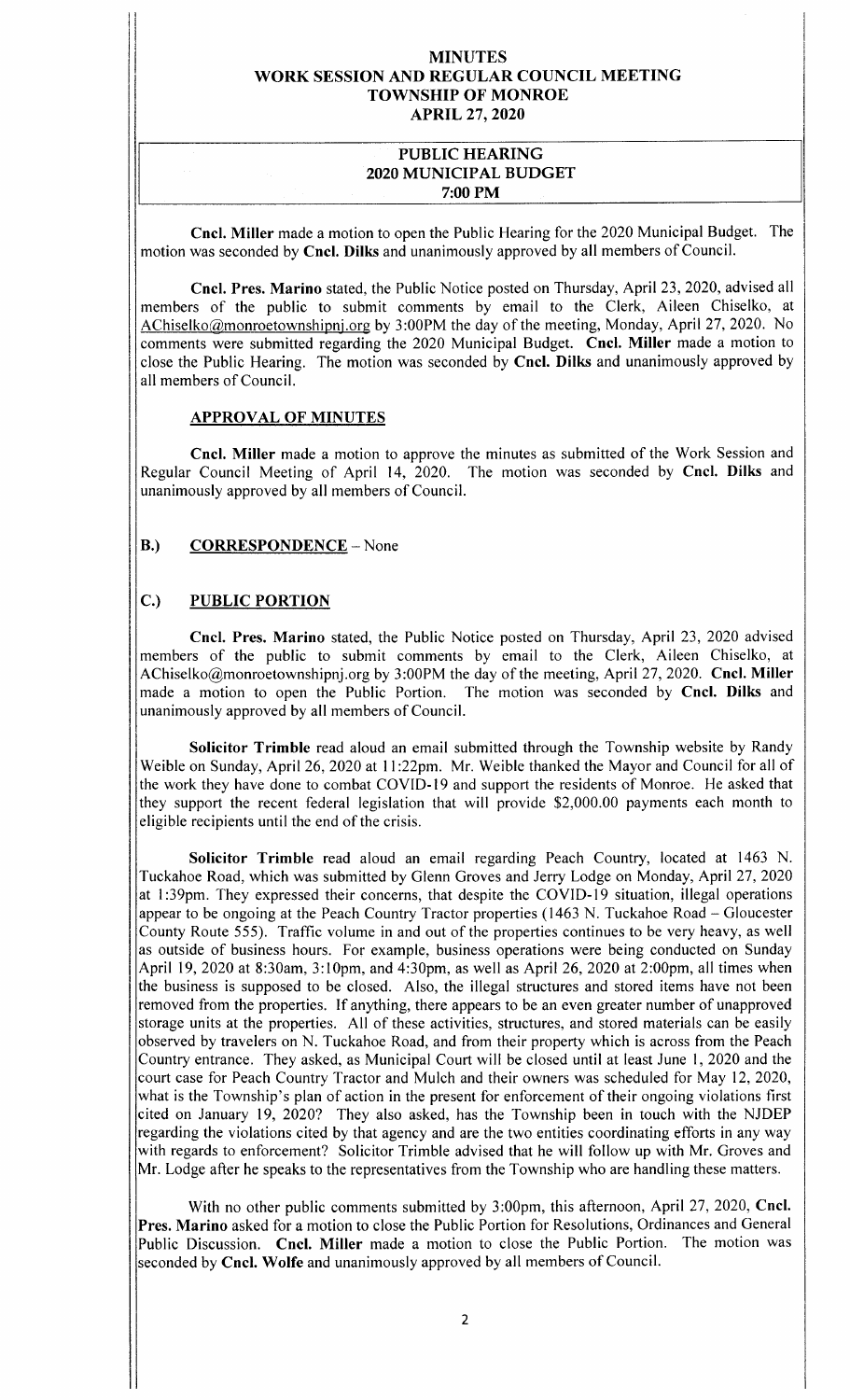## D.) RESOLUTIONS

R: 73A-2020 Adoption Of 2020 Municipal Budget, Township Of Monroe, County Of Gloucester, State Of New Jersey

Cncl. Miller made a motion to approve Resolution R:73A-2020. The motion was seconded by Cncl. Dilks and approved by all members of Council.

## ROLL CALL VOTE TO APPROVE RESOLUTION R:73A-2020 <sup>7</sup> AYES (Dilks, Falcone, Garbowski, Marino, Miller, O' Reilly, Wolfe)

Tally: 7 Ayes, 0 Nays, 0 Abstain, 0 Absent. Resolution R:73A-2020 was duly approved.

Cncl. Miller made a motion to bracket for approval, by Consent Agenda, Resolutions R:89-2020 through R: 91-2020. The motion was seconded by Cncl. Dilks and unanimously approved by all members of Council.

## CONSENT AGENDA RESOLUTIONS R:89-2020 THROUGH R:91-2020

R:89-2020 Resolution Of The Township Council Of The Township Of Monroe Awarding Bid To Granturk Equipment Co., Inc. For Supply And Delivery Of Parts And Accessories For Labrie And Leach Refuse Collection Vehicles As Specified In The Bid Specifications For The Monroe Township Department Of Public Works

R: 90-2020 Resolution Of The Township Of Monroe Authorizing An Award Of Contract To Eagle Construction Services, Inc. For The Cecil Fire Station Alterations And Addition

R: 91-2020 Resolution Approving The Bill List And Paid List For The Council Meeting Of April 27, 2020

Cncl. Miller made a motion to approve Resolutions R:89-2020 through R:91-2020. The motion was seconded by Cncl. Dilks and unanimously approved by all members of Council.

# E.) ORDINANCES

Cncl. Pres. Marino turned this portion of the meeting over to Ordinance Committee Chairman, Cncl. Wolfe.

0:08- 2020 An Ordinance Of The Township Council Of The Township Of Monroe To Amend Chapter 62 Of The Code Of The Township Of Monroe, Entitled "Open Space Advisory Committee"

Second Reading: The above Ordinance was published in an official publication for the Township of Monroe. This portion was opened to the public.

Cncl. Miller made a motion to approve Ordinance O:08-2020 for Second Reading and Public Hearing. The motion was seconded by Cncl. Dilks and unanimously approved by all members of Council.

#### ROLL CALL VOTE TO APPROVE ORDINANCE 0:08-2020 FOR SECOND READING AND PUBLIC HEARING— 7 AYES ( Dilks, Falcone, Garbowski, Marino, Miller, O' Reilly, Wolfe)

Tally: 7 Ayes, 0 Nays, 0 Abstain, 0 Absent. Ordinance O:08-2020 was duly approved for Second Reading and Public Hearing.

F.) NEW BUSINESS - None

G). OLD BUSINESS— None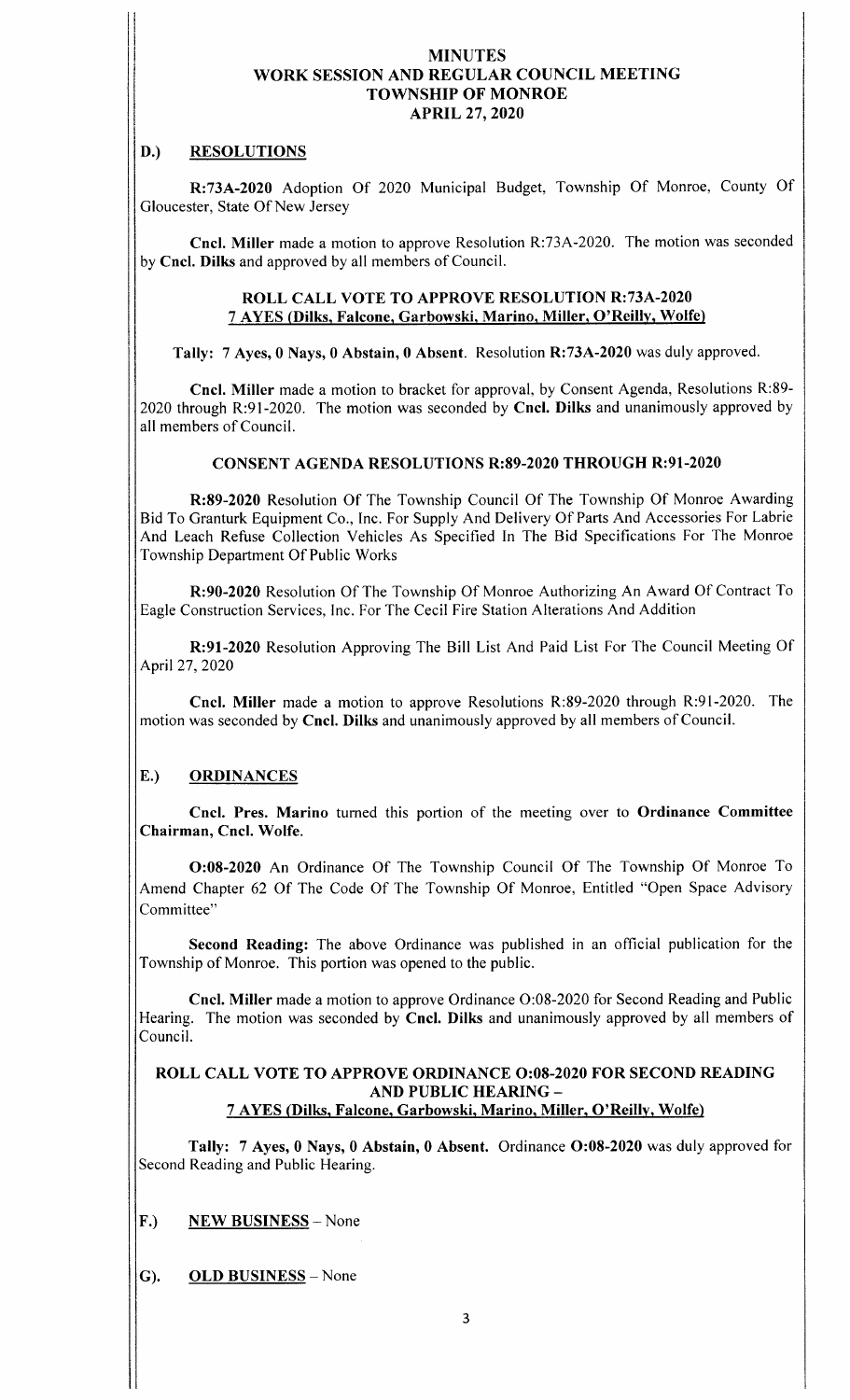## H.) REPORTS AND OTHER MATTERS

Cncl. Dilks encouraged everyone to stay patient, safe and stay home.

Cncl. Falcone reported that the second round of funding has been approved to support the small business community. The Paycheck Protection Program is handled by the banks participating in the program and each bank has its own requirements and eligibility. The Governor announced earlier today the New Jersey Back to Recovery, however, he did not announce a date and there are still many unknowns for the businesses. Cncl. Falcone offered her assistance to anyone who may need help with the available small business programs. She can be reached by email at kfalcone@monroetownshipnj. org

Cncl. Garbowski reported, the Law and Tax Abatement Committee held <sup>a</sup> meeting last Monday, addressed several tax abatement applications and began to address the new Tax Abatement Ordinance. The new Ordinance will be presented and explained at the Ordinance Committee Meeting on May 6, 2020. Cncl. Garbowski encouraged everyone to be safe and stay home.

Cncl. Miller thanked all of the residents that have donated items to the local food pantry. He thanked Gia Nelms, who celebrated her 9<sup>th</sup> birthday by collecting donations for the food pantry. He invited everyone to watch her story on Fox 29 News on Tuesday, April 28, 2020 at 10:00pm and Wednesday, April 29, 2020 at 5:00pm. Cncl. Miller noted that the food pantry, located at the Pfeiffer Community Center, is open every Friday from 9:30am to 11:30am. Currently, in coordination with the pantry, over 150 families have been fed.

Cncl. Vice-Pres. O'Reilly reported, there are quite a few projects that are still moving along in the Township, although quite <sup>a</sup> bit slower with the COVID- <sup>19</sup> issues. With regards to the Energy LED and HVAC upgrades, all of the LED lighting has been completed and are currently working on the HVAC systems in the various buildings, which is expected to be completed within the next two to three months. With regards to the Joint Solar Initiative with the Township, the MUA and the Board of Education, proposals have been received and are currently being evaluated. Cncl. Vice-Pres. O' Reilly stated that the demolition of the Sykes Lane property along the bike trail will be done later this week, which will allow the beginning stages of the design work to create <sup>a</sup> municipal parking lot for the residents using the trail.

Cncl. Wolfe thanked all of the Township employees and first responders, along with their family members, for their continued dedication to the Township in dealing with this crisis. Cncl. Wolfe announced his resignation from the Cannabis Committee. As he has been excluded from some meetings and communications, without having all of the information, he is unable to honestly and fairly come back to Council and/or the residents to give his recommendations regarding cannabis matters. Cncl. Wolfe encouraged everyone to stay safe.

Mayor DiLucia thanked all of the Township employees who have diligently come to work during this current state of crisis. He commended the Williamstown and Cecil Volunteer Fire Companies for continuing to be on the job, fighting fires and serving the community. He noted, the town is moving forward and functioning just like it has prior to COVID-19. There are business owners who, although themselves are suffering, have made sizeable donations to the Township in the way of food donations for residents in need and regularly feed the Township employees. The Mayor thanked Grindstone and Peter's Diner. He mentioned, The Estates at Monroe, in conjunction with the Williamstown Rotary, provided between 800 and 1, 000 meals to the Township residents last Friday evening. Mayor DiLucia stated, the generosity in the town just keeps coming, even in the face of economic downsizing, local businesses are donating along with individual people who have donated money to the food pantry. Earlier today, a resident donated \$2,400.00 to the food pantry. The Mayor is overwhelmed by the support and generosity of the residents and businesses in Monroe Township. Mayor DiLucia reported, economic development is continuing to move forward, with the potential of three major developers who are in various stages of negotiations to bring businesses into the town; however, given the current situation, they are not able to have a face-to-face meeting to finalize any plans. He realizes this is <sup>a</sup> difficult time for everyone, but he believes there is an end to this if everyone continues to do the things recommended by the professionals. The Mayor encouraged everyone to stay healthy.

Deputy Mayor DiLolle thanked everyone that has been donating to the food pantry and the many organizations that have participated. He believes, it speaks volumes as to what this town is all about and the residents who live here. He encouraged everyone to stay healthy and stay safe.